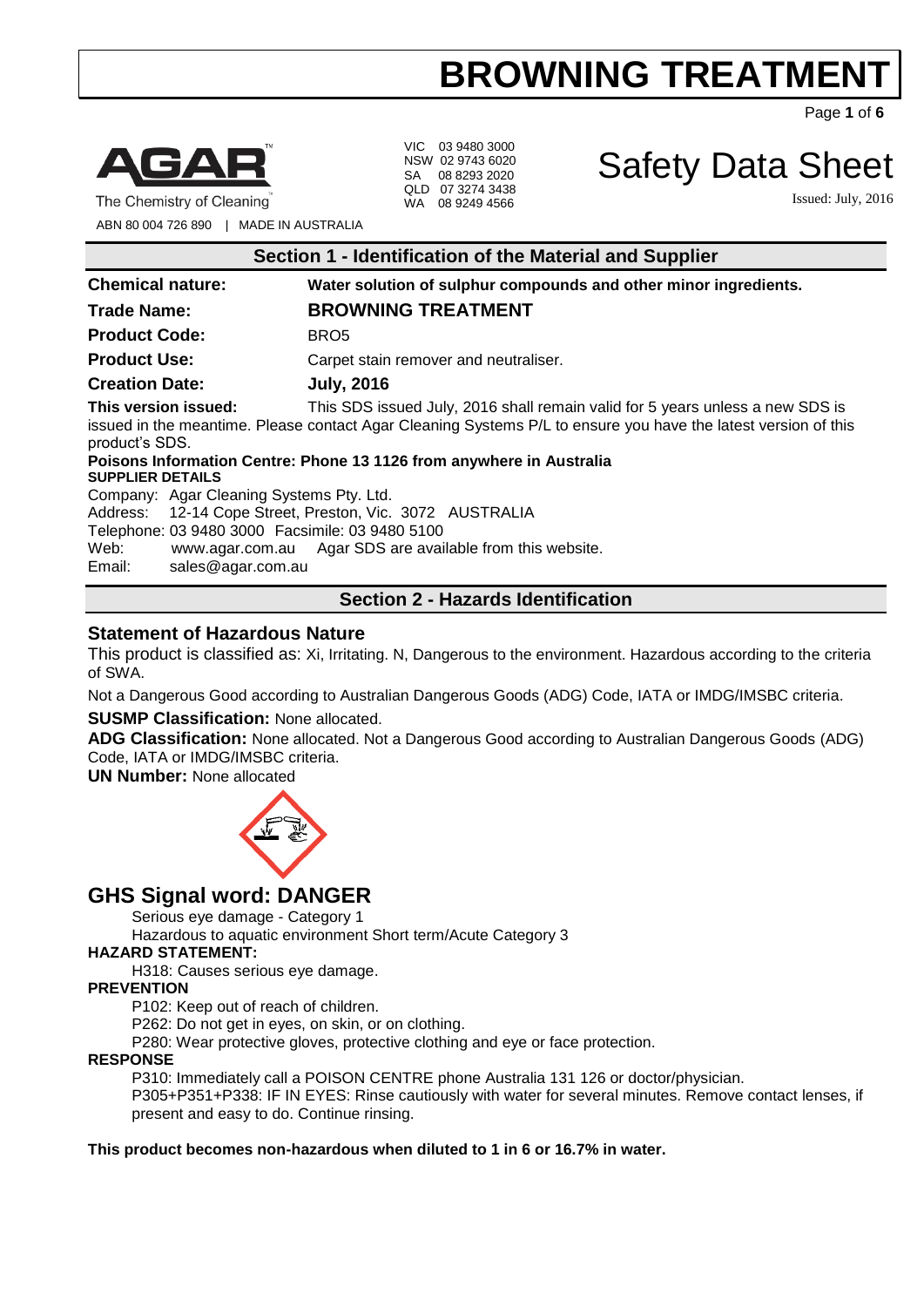Page **2** of **6**

## **Emergency Overview**

## **Physical Description & Colour**: Clear, colourless liquid.

**Odour:** Mild sulfur odour.

### **Major Health Hazards:** eye irritant.

| <b>Section 3 - Composition/Information on Ingredients</b> |               |          |                                |         |
|-----------------------------------------------------------|---------------|----------|--------------------------------|---------|
| Ingredients                                               | <b>CAS No</b> | Conc.%   | TWA $(mg/m^3)$ STEL $(mg/m^3)$ |         |
| Sodium metabisulfite                                      | 7681-57-4     | $~<$ 10  |                                | not set |
| Other non hazardous ingredients                           | secret        | <5       | not set                        | not set |
| Water                                                     | 7732-18-5     | to $100$ | not set                        | not set |

This is a commercial product whose exact ratio of components may vary slightly. Minor quantities of other non hazardous ingredients are also possible.

The SWA TWA exposure value is the average airborne concentration of a particular substance when calculated over a normal 8 hour working day for a 5 day working week. The STEL (Short Term Exposure Limit) is an exposure value that may be equalled (but should not be exceeded) for no longer than 15 minutes and should not be repeated more than 4 times per day. There should be at least 60 minutes between successive exposures at the STEL. The term "peak "is used when the TWA limit, because of the rapid action of the substance, should never be exceeded, even briefly.

## **Section 4 - First Aid Measures**

#### **General Information:**

You should call The Poisons Information Centre if you feel that you may have been poisoned, burned or irritated by this product. The number is 13 1126 from anywhere in Australia (0800 764 766 in New Zealand) and is available at all times. Have this SDS with you when you call.

**Inhalation:** No first aid measures normally required. However, if inhalation has occurred, and irritation has developed, remove to fresh air and observe until recovered. If irritation becomes painful or persists more than about 30 minutes, seek medical advice.

**Skin Contact:** Wash gently and thoroughly with water (use non-abrasive soap if necessary) for 5 minutes or until chemical is removed.

**Eye Contact:** Immediately flush the contaminated eye(s) with lukewarm, gently flowing water for 15 minutes or until the product is removed, while holding the eyelid(s) open. Take care not to rinse contaminated water into the unaffected eye or onto the face. Obtain medical attention immediately. Take special care if exposed person is wearing contact lenses.

**Ingestion:** If swallowed, do NOT induce vomiting. Wash mouth with water and contact a Poisons Information Centre, or call a doctor.

## **Section 5 - Fire Fighting Measures**

**Fire and Explosion Hazards**: The major hazard in fires is usually inhalation of heated and toxic or oxygen deficient (or both), fire gases. There is no risk of an explosion from this product under normal circumstances if it is involved in a fire.

Only small quantities of decomposition products are expected from this product at temperatures normally achieved in a fire. This will only occur after heating to dryness.

Fire decomposition products from this product are likely to be irritating if inhaled.

**Extinguishing Media:** Not combustible. Use extinguishing media suited to burning materials.

**Fire Fighting:** If a significant quantity of this product is involved in a fire, call the fire brigade.

| <b>Flash point:</b>              | Does not burn.                  |
|----------------------------------|---------------------------------|
| <b>Upper Flammability Limit:</b> | Does not burn.                  |
| <b>Lower Flammability Limit:</b> | Does not burn.                  |
| <b>Autoignition temperature:</b> | Not applicable - does not burn. |
| <b>Flammability Class:</b>       | Does not burn.                  |

## **Section 6 - Accidental Release Measures**

**Accidental release:** In the event of a major spill, prevent spillage from entering drains or water courses. Wear full protective clothing including eye/face protection. All skin areas should be covered. See below under Personal Protection regarding Australian Standards relating to personal protective equipment. Suitable materials for protective clothing include rubber, PVC. Eye/face protective equipment should comprise as a minimum, protective glasses and, preferably, goggles. If there is a significant chance that vapours or mists are likely to build up in the cleanup area, we recommend that you use a respirator. Usually, no respirator is necessary when using this product.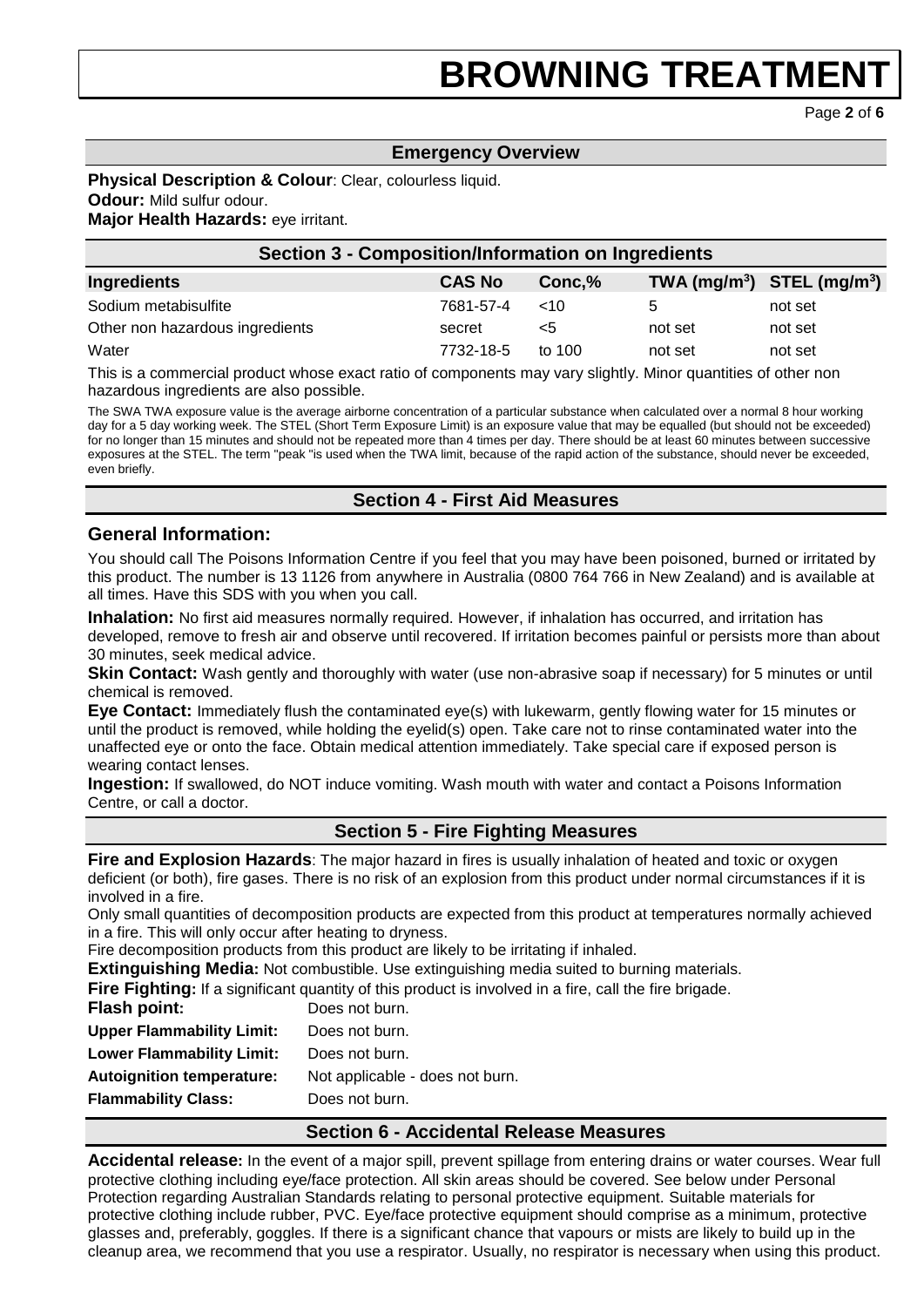Page **3** of **6**

However, if you have any doubts consult the Australian Standard mentioned below (section 8). Otherwise, not normally necessary.

Stop leak if safe to do so, and contain spill. Absorb onto sand, vermiculite or other suitable absorbent material. If spill is too large or if absorbent material is not available, try to create a dike to stop material spreading or going into drains or waterways. Sweep up and shovel or collect recoverable product into labelled containers for recycling or salvage, and dispose of promptly. Recycle containers wherever possible after careful cleaning. After spills, wash area preventing runoff from entering drains. If a significant quantity of material enters drains, advise emergency services. This material may be suitable for approved landfill. Ensure legality of disposal by consulting regulations prior to disposal. Thoroughly launder protective clothing before storage or re-use. Advise laundry of nature of contamination when sending contaminated clothing to laundry.

## **Section 7 - Handling and Storage**

**Handling:** Keep exposure to this product to a minimum, and minimise the quantities kept in work areas. Check Section 8 of this SDS for details of personal protective measures, and make sure that those measures are followed. The measures detailed below under "Storage" should be followed during handling in order to minimise risks to persons using the product in the workplace. Also, avoid contact or contamination of product with incompatible materials listed in Section 10.

**Storage:** Make sure that containers of this product are kept tightly closed. Make sure that the product does not come into contact with substances listed under "Incompatibilities" in Section 10. Some liquid preparations settle or separate on standing and may require stirring before use. Check packaging - there may be further storage instructions on the label.

## **Section 8 - Exposure Controls and Personal Protection**

The following Australian Standards will provide general advice regarding safety clothing and equipment:

Respiratory equipment: **AS/NZS 1715**, Protective Gloves: **AS 2161**, Occupational Protective Clothing: AS/NZS 4501 set 2008, Industrial Eye Protection: **AS1336** and **AS/NZS 1337**, Occupational Protective Footwear: **AS/NZS2210**.

**SWA Exposure Limits TWA (mg/m<sup>3</sup>**

**) STEL (mg/m<sup>3</sup> )** Sodium metabisulfite and the set of the set of the set of the set of the set of the set of the set of the set of the set of the set of the set of the set of the set of the set of the set of the set of the set of the set of

No special equipment is usually needed when occasionally handling small quantities. The following instructions are for bulk handling or where regular exposure in an occupational setting occurs without proper containment systems. **Ventilation:** This product should only be used in a well ventilated area. If natural ventilation is inadequate, use of a fan is suggested.

**Eye Protection:** Protective glasses or goggles should be worn when this product is being used. Failure to protect your eyes may cause them harm. Emergency eye wash facilities are also recommended in an area close to where this product is being used.

**Skin Protection:** You should avoid contact even with mild skin irritants. Therefore you should wear suitable impervious elbow-length gloves and facial protection when handling this product. See below for suitable material types.

**Protective Material Types:** We suggest that protective clothing be made from the following materials: rubber, PVC.

**Respirator:** Usually, no respirator is necessary when using this product. However, if you have any doubts consult the Australian Standard mentioned above. Otherwise, not normally necessary.

Eyebaths or eyewash stations and safety deluge showers should, if practical, be provided near to where this product is being handled commercially.

## **Section 9 - Physical and Chemical Properties:**

| <b>Physical Description &amp; colour:</b> | Clear, colourless liquid.                 |
|-------------------------------------------|-------------------------------------------|
| Odour:                                    | Mild sulfur odour.                        |
| <b>Boiling Point:</b>                     | Approximately 100°C at 100kPa.            |
| <b>Freezing/Melting Point:</b>            | Below 0°C.                                |
| <b>Volatiles:</b>                         | Water component.                          |
| <b>Vapour Pressure:</b>                   | 2.37 kPa at 20°C (water vapour pressure). |
| <b>Vapour Density:</b>                    | As for water.                             |
| <b>Specific Gravity:</b>                  | 1.02                                      |
| <b>Water Solubility:</b>                  | Completely soluble in water.              |
| pH:                                       | $1.5 - 2.5$                               |
| <b>Volatility:</b>                        | No data.                                  |
| <b>Odour Threshold:</b>                   | No data.                                  |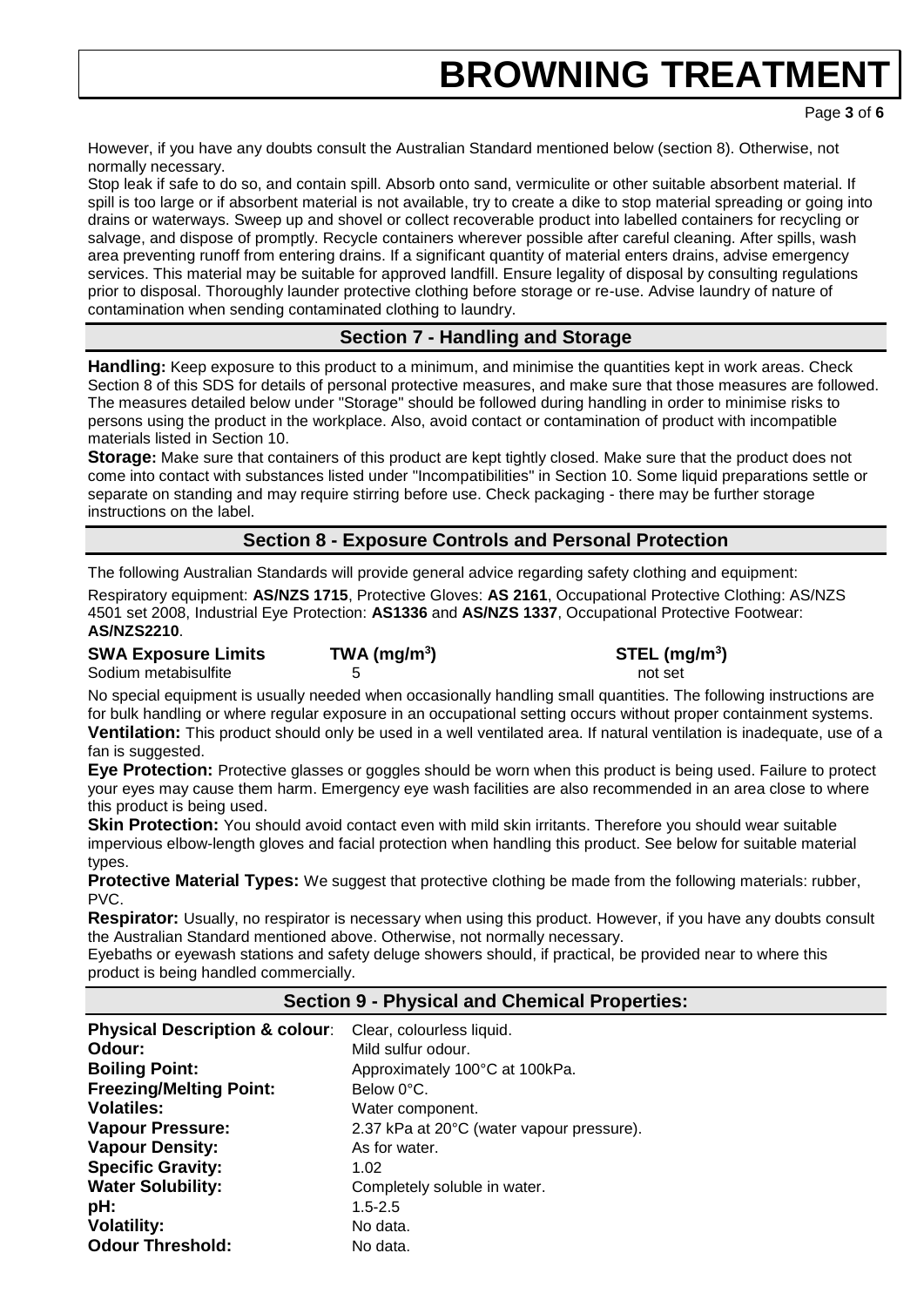Page **4** of **6**

| <b>Evaporation Rate:</b>             |
|--------------------------------------|
| <b>Coeff Oil/water Distribution:</b> |
| <b>Autoignition temp:</b>            |

**Evaporation Rate:** As for water. **No data** Not applicable - does not burn.

## **Section 10 - Stability and Reactivity**

**Reactivity:** This product is unlikely to react or decompose under normal storage conditions. However, if you have any doubts, contact the supplier for advice on shelf life properties.

**Conditions to Avoid:** Keep containers tightly closed.

**Incompatibilities:** strong acids, oxidising agents, reducing agents, zinc, tin, aluminium and their alloys. **Fire Decomposition:** Only small quantities of decomposition products are expected from this product at temperatures normally achieved in a fire. This will only occur after heating to dryness. Combustion forms carbon dioxide, and if incomplete, carbon monoxide and possibly smoke. Water is also formed. May form nitrogen and its compounds, and under some circumstances, oxides of nitrogen. Occasionally hydrogen cyanide gas in reducing atmospheres. May form oxides of sulfur (sulfur dioxide is a respiratory hazard) and other sulfur compounds. Most will have a foul odour. Sodium compounds. Carbon monoxide poisoning produces headache, weakness, nausea, dizziness, confusion, dimness of vision, disturbance of judgment, and unconsciousness followed by coma and death.

**Polymerisation:** This product will not undergo polymerisation reactions.

## **Section 11 - Toxicological Information**

#### **Information on toxicological effects:**

| Acute toxicity                                              | No known significant effects or hazards. |
|-------------------------------------------------------------|------------------------------------------|
| Skin corrosion/irritation                                   | Slight irritant.                         |
| Serious eye damage/irritation                               | Serious eye damage                       |
| Respiratory or skin sensitisation                           | No known significant effects or hazards. |
| Germ cell mutagenicity                                      | No known significant effects or hazards. |
| Carcinogenicity                                             | No known significant effects or hazards. |
| Reproductive toxicity                                       | No known significant effects or hazards. |
| Specific target organ toxicity<br>(STOT)- single exposure   | No known significant effects or hazards. |
| Specific target organ toxicity<br>(STOT)- repeated exposure | No known significant effects or hazards. |
| Aspiration hazard                                           | No known significant effects or hazards. |

## **Classification of Hazardous Ingredients**

**Ingredient: Health effects:** 

Sodium Metabisulfite Skin irritation and severe eye irritation. Harmful if swallowed.

## **Potential Health Effects**

## **Inhalation:**

**Short Term Exposure:** Available data indicates that this product is not harmful. However product may be mildly irritating, although unlikely to cause anything more than mild transient discomfort.

**Long Term Exposure:** No data for health effects associated with long term inhalation.

## **Skin Contact:**

**Short Term Exposure:** Available data indicates that this product is not harmful. It should present no hazards in normal use. However product may be irritating, but is unlikely to cause anything more than mild transient discomfort. **Long Term Exposure:** No data for health effects associated with long term skin exposure.

## **Eye Contact:**

**Short Term Exposure:** This product is an eye irritant. Symptoms may include stinging and reddening of eyes and watering which may become copious. Other symptoms may also become evident. If exposure is brief, symptoms should disappear once exposure has ceased. However, lengthy exposure or delayed treatment may cause permanent damage.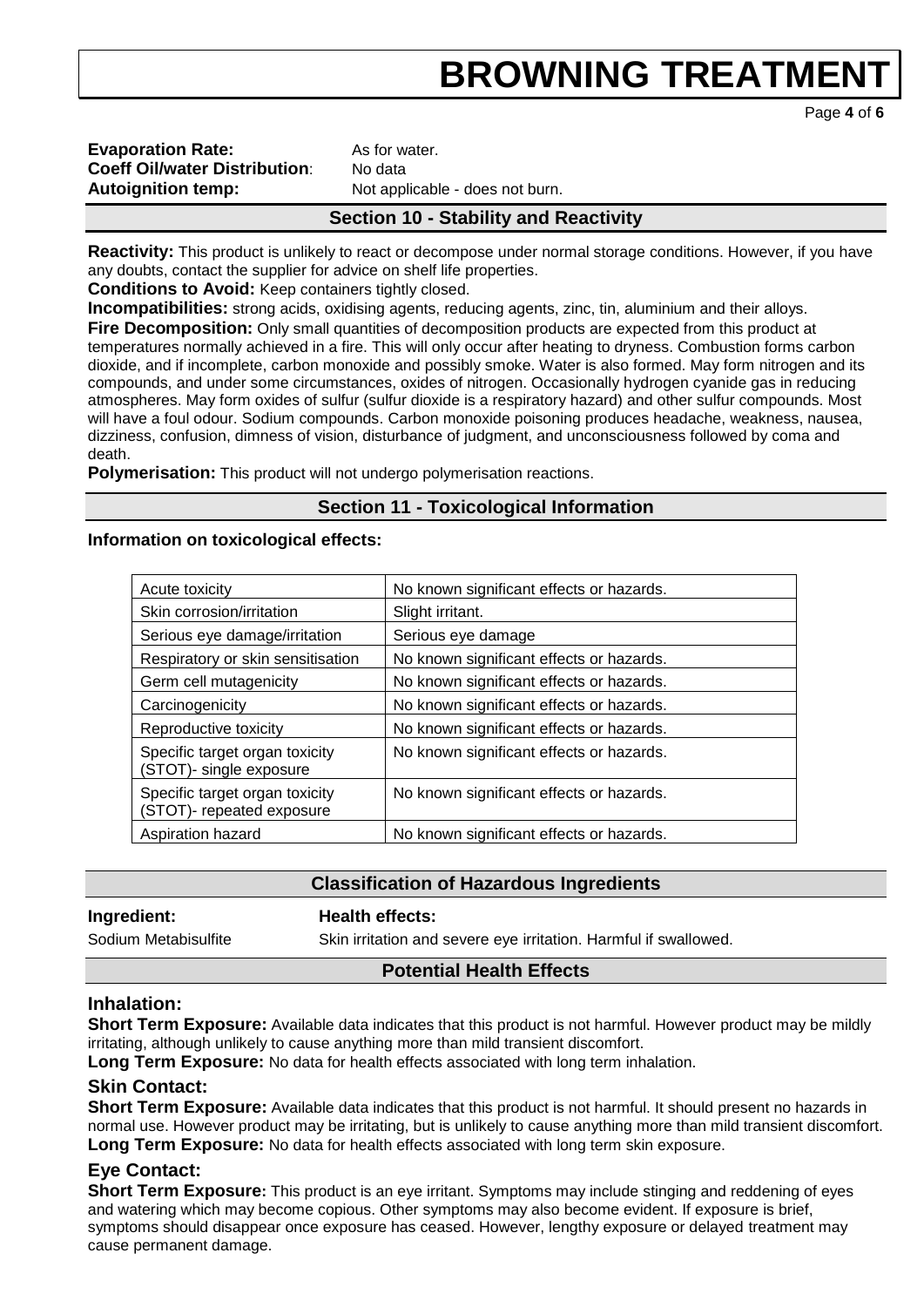Page **5** of **6**

**Long Term Exposure:** No data for health effects associated with long term eye exposure.

#### **Ingestion:**

**Short Term Exposure:** Significant oral exposure is considered to be unlikely. However, this product is an oral irritant. Symptoms may include burning sensation and reddening of skin in mouth and throat. Other symptoms may also become evident, but all should disappear once exposure has ceased.

**Long Term Exposure:** No data for health effects associated with long term ingestion.

### **Carcinogen Status:**

**SWA:** No significant ingredient is classified as carcinogenic by SWA.

**NTP:** No significant ingredient is classified as carcinogenic by NTP.

**IARC:** No significant ingredient is classified as carcinogenic by IARC.

## **Section 12 - Ecological Information**

This product is harmful to aquatic organisms. Insufficient data to be sure of status.

### **Section 13 - Disposal Considerations**

**Disposal:** Containers should be emptied as completely as practical before disposal. If possible, recycle product and containers either in-house or send to recycle company. If this is not practical, send to a commercial waste disposal site.

## **Section 14 - Transport Information**

**UN Number:** This product is not classified as a Dangerous Good by ADG, IATA or IMDG/IMSBC criteria. No special transport conditions are necessary unless required by other regulations.

## **Section 15 - Regulatory Information**

**AICS:** All of the significant ingredients in this formulation are compliant with NICNAS regulations. The following ingredient: Sodium metabisulfite, is mentioned in the SUSMP.

## **Section 16 - Other Information**

#### **This SDS contains only safety-related information. For other data see product literature.**

THIS SDS SUMMARISES OUR BEST KNOWLEDGE OF THE HEALTH AND SAFETY HAZARD INFORMATION OF THE PRODUCT AND HOW TO SAFELY HANDLE AND USE THE PRODUCT IN THE WORKPLACE. EACH USER MUST REVIEW THIS SDS IN THE CONTEXT OF HOW THE PRODUCT WILL BE HANDLED AND USED IN THE WORKPLACE. IF CLARIFICATION OR FURTHER INFORMATION IS NEEDED TO ENSURE THAT AN APPROPRIATE RISK ASSESSMENT CAN BE MADE, THE USER SHOULD CONTACT THIS COMPANY SO WE CAN ATTEMPT TO PROVIDE ADDITIONAL INFORMATION. OUR RESPONSIBILITY FOR PRODUCTS SOLD IS SUBJECT TO OUR STANDARD TERMS AND CONDITIONS, A COPY OF WHICH IS SENT TO OUR CUSTOMERS AND IS ALSO AVAILABLE ON REQUEST.

#### Please read all labels carefully before using product.

This SDS is prepared in accord with the SWA document "Preparation of Safety Data Sheets for Hazardous Chemicals - Code of Practice" (December 2011) and is Copyright ©.

#### **Abbreviations and Definitions of terms used:**

| <           | less than                                      |  |  |
|-------------|------------------------------------------------|--|--|
| $\geq$      | greater than                                   |  |  |
| ADG CODE    | Australian Code for the Transport of           |  |  |
|             | Dangerous Goods by Road and Rail (7th          |  |  |
|             | edition)                                       |  |  |
| <b>AICS</b> | Australian Inventory of Chemical Substances    |  |  |
| CAS         | <b>Chemical Abstracts Service (Registry</b>    |  |  |
|             | Number)                                        |  |  |
| COD         | Chemical Oxygen Demand                         |  |  |
| deg C       | <b>Degrees Celsius</b>                         |  |  |
| g           | gram                                           |  |  |
| g/L         | grams per litre                                |  |  |
| Hazchem     | Emergency action code of numbers and           |  |  |
| Code        | letters that provide information to emergency  |  |  |
|             | services especially firefighters               |  |  |
| <b>HSIS</b> | Hazardous Substance Information System         |  |  |
|             |                                                |  |  |
| <b>IARC</b> | International Agency for Research on Cancer    |  |  |
| kg          | kilogram                                       |  |  |
|             | I itre                                         |  |  |
| <b>LC50</b> | The concentration of a material (inhaled) that |  |  |
|             | will be lethal to 50% of the test animals.     |  |  |

|                     | lethal to 50% of a group of test animals.      |  |  |
|---------------------|------------------------------------------------|--|--|
| m3                  | Cubic metre                                    |  |  |
| mg                  | milligram                                      |  |  |
| mg/m3               | milligrams per cubic metre                     |  |  |
| miscible            | A liquid that mixes homogeneously with         |  |  |
|                     | another liquid                                 |  |  |
| N/A                 | Not applicable                                 |  |  |
| N/K                 | Not Known                                      |  |  |
| <b>NIOSH</b>        | National Institute for Occupational Safety and |  |  |
|                     | Health                                         |  |  |
| non-haz             | Non-hazardous                                  |  |  |
| <b>NOS</b>          | Not otherwise specified                        |  |  |
| <b>NTP</b>          | National Toxicology Program (USA)              |  |  |
| <b>PEL</b>          | Permissible Exposure Limit                     |  |  |
| ppb                 | Parts per billion                              |  |  |
| ppm                 | Parts per million                              |  |  |
| R-Phrase            | <b>Risk Phrase</b>                             |  |  |
| <b>STEL</b>         | Short term exposure limit                      |  |  |
| <b>SUSMP</b>        | Standard for the Uniform Scheduling of         |  |  |
| Medicines & Poisons |                                                |  |  |
| SWA                 | Safe Work Australia, formerly ASCC and         |  |  |
|                     | <b>NOHSC</b>                                   |  |  |